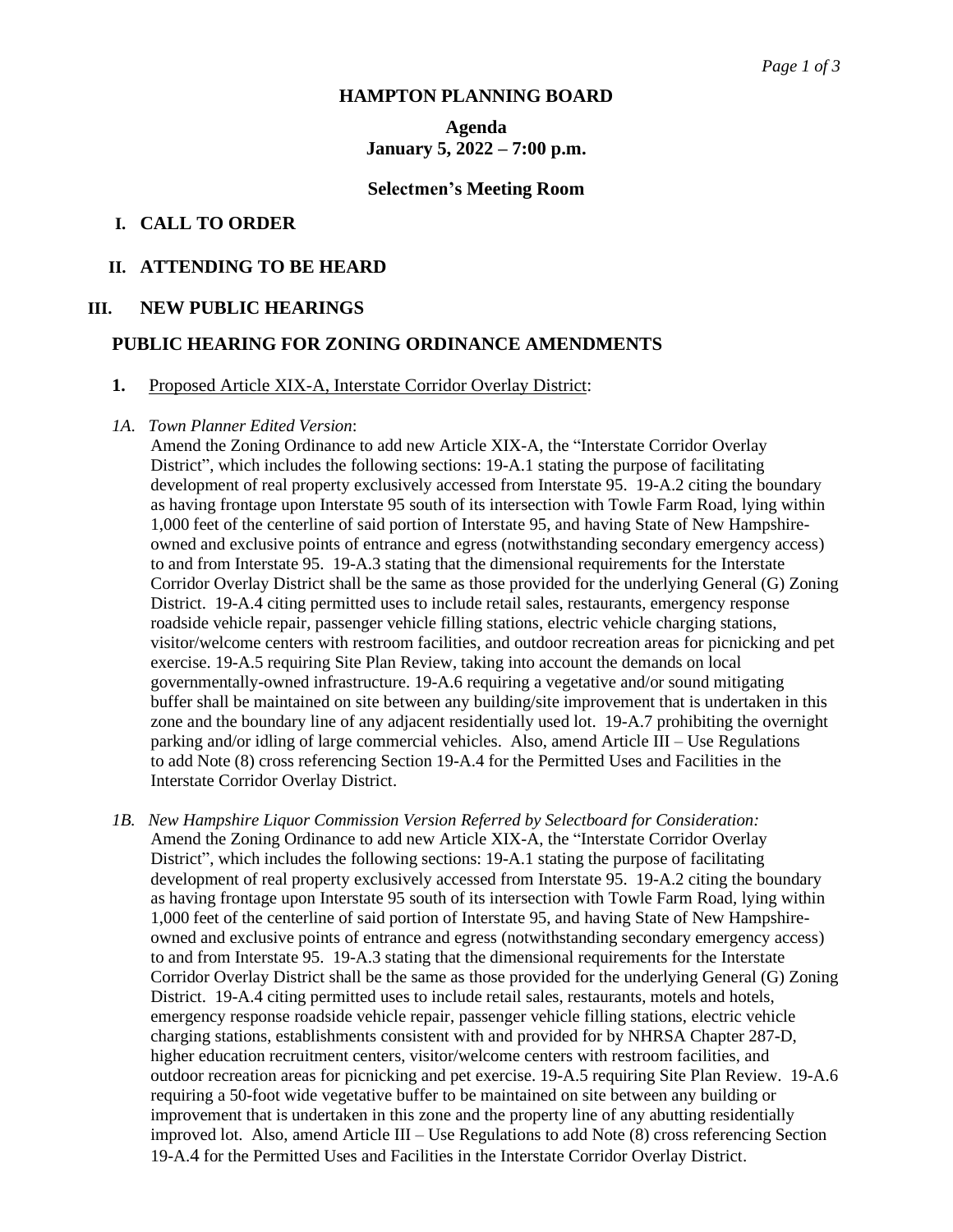### **HAMPTON PLANNING BOARD**

# **Agenda January 5, 2022 – 7:00 p.m.**

### **Selectmen's Meeting Room**

**2.** Amend Article II – Districts, Section 2.3 - Wetlands Conservation District. Modify Section 2.3.4 to rename it "Restricted Uses, Prohibited Uses, and Other Standards", and to reorganize the language so that it will be easier to follow while remaining substantively consistent with current practice. Modify Section 2.3.5 - Wetlands Permits to make the existing language easier to follow, and to clarify that when a variance is granted by the Zoning Board of Adjustment to allow a prohibited use, the approval of a Wetlands Permit by the Planning Board may also be required. Add Section 2.3.7.I to clarify that any variance requests must be submitted to the Zoning Board of Adjustment in accordance with Section 1.4 of the Hampton Zoning Ordinance.

### **21-052 82 Island Path**

Map: 281 Lot: 26

Applicant: 82 Island Path Rd LLC-Norman Carpentier

Owner of Record: 82 Island Path Rd LLC

Wetlands Permit: Raze the 2 existing structures and construct a new house. New building to be placed on new foundation set on helical piles. New first floor elevation of proposed house will be above flood elevation.

### **22-001 81 Ocean Boulevard**

Map: 293 Lot: 23 Applicant: Oceanfront Gaming, Inc.

Owner of Record: T.R.D. Entertainment Co., LLC

Site Plan: Expansion of current use of the building. Dedicate a part of the first floor of existing building for games of chance with refreshments available for patrons.

Waiver Request: Section V.D (Review Standards) of Site Plan Regulations

### **22-002 36 Cliff Avenue**

Map: 267 Lot: 46 Applicant: Joanne & Michael Sargent Owner of Record: Same Wetlands Permit: Build back the slope in a stable configuration with large stones in a step-like manner. Localized patching of existing concrete seawall w/no change in impervious area.

### **22-003 Drakeside Road & I-95 North-Bound (369 Transmission Line ROW)**

Applicant: Eversource Energy Owners of Record: Robert & Suzanne Walker (157-8); State of NH (172-9) & First Hampton Associates LLC (172-13) Wetlands Permit: Replacement of Utility Pole (Structure 19--currently corroding) along the 369 Transmission line.